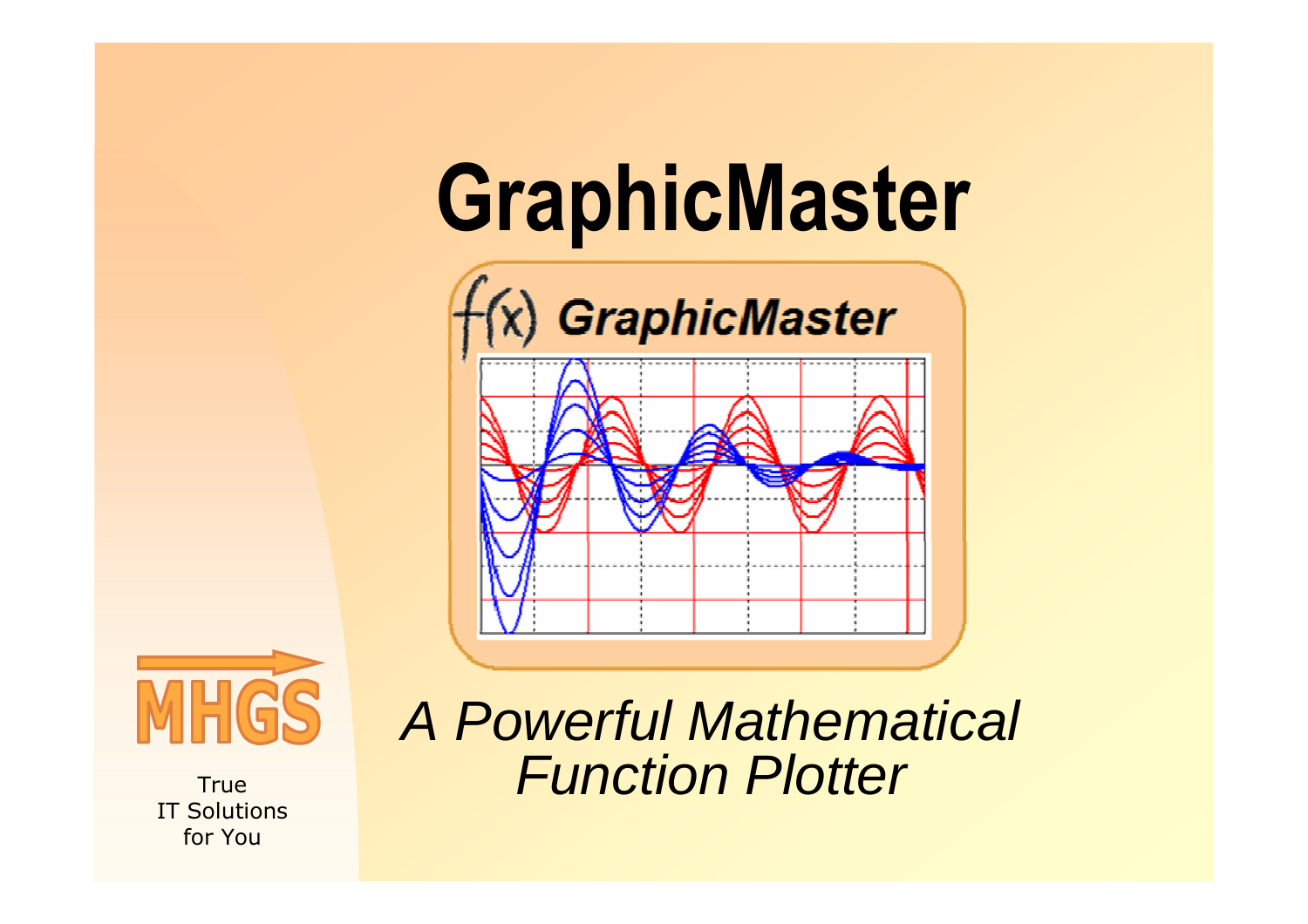### **GraphicMaster Features**



- Interactive mathematical function plotter with more than 90 intrinsic functions and operators and user-defined functions
- Multiple functions in one window
- Animation
- Parameters are supported, e. g.  $f1(x)=sin(x)^*A$ , where A is 1, 2, 5, 10
- Nested functions like  $f(g(h(x)))$
- Super-positioning like  $f1(x)=g(x)$ \*sin(x-3)+D1(x)
- HPGL-Plotter support (physical plotter and plot to file)
- Coordinate system: Cartesian or Polar
- Grids: linear, logarithmic and decibel scaling in both axes
- Zoom, Pan, mouse wheel support
- Customizable layout
- Save and restore functions



- Preview window
- Axes scaling: linear, logarithmic, decibel

- Function types: Cartesian, parametric, polar, polar parametricWindows 98, ME, 2000, XP, Vista, 2003, 2008; x32 and x64
	- (C) MHGS, http://www.MHGSoft.de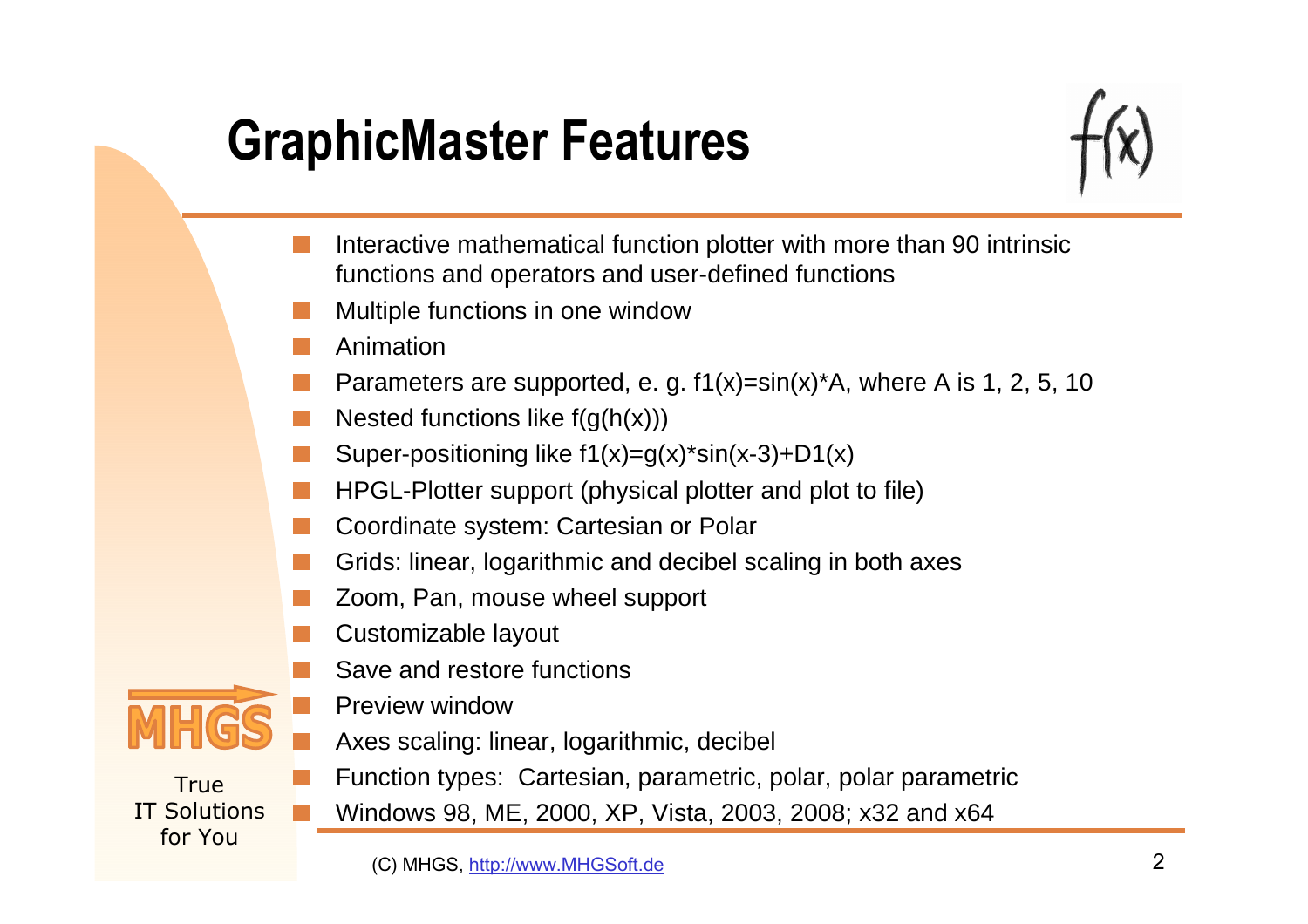# **GraphicMaster: User defined functions, Nesting and Superpositioning.**



GraphicMaster supports: User-defined functions

Nesting

Superpositioning of functions

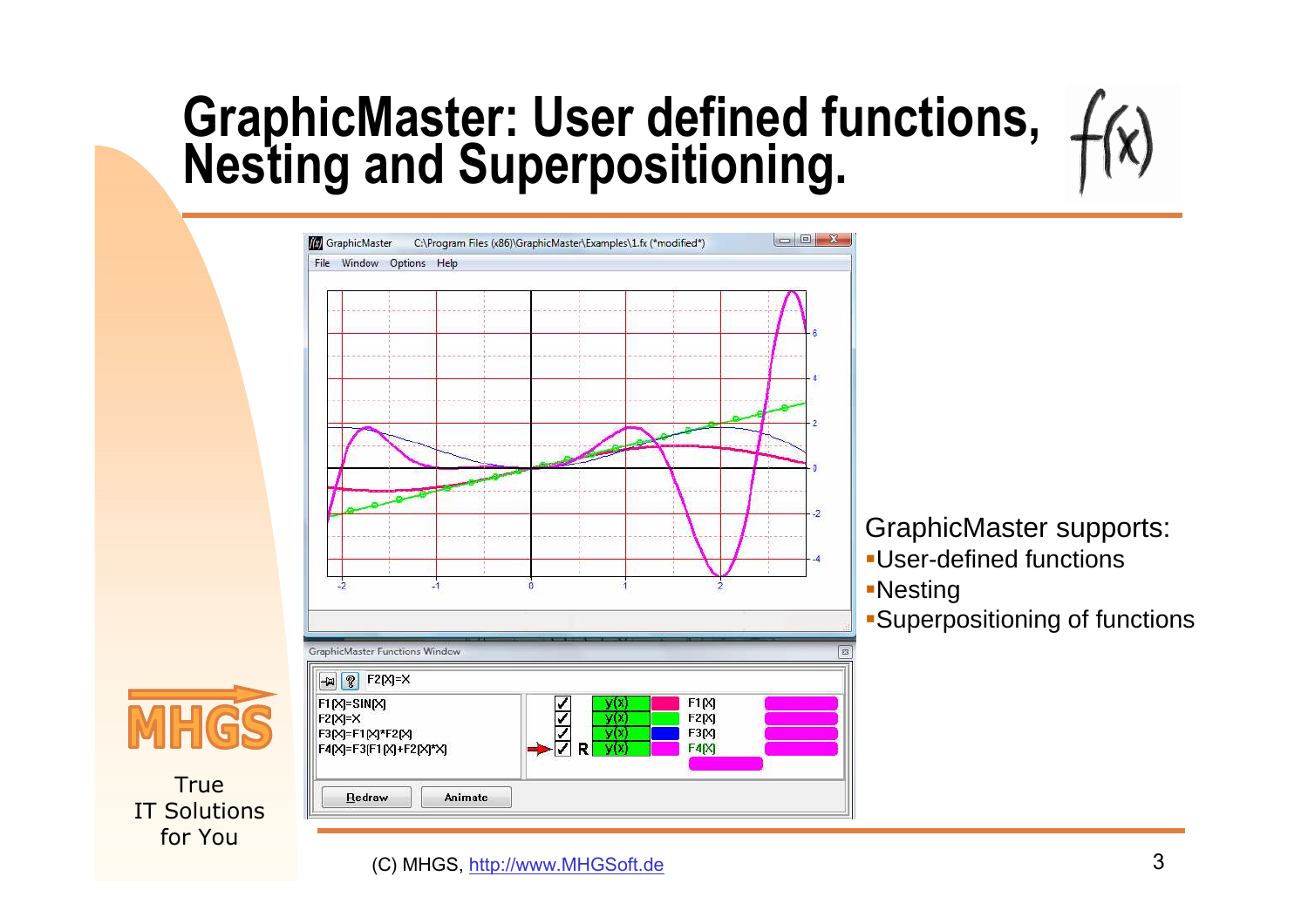

### **GraphicMaster: View and Preview**





GraphicMaster shows View and Preview of the function graph.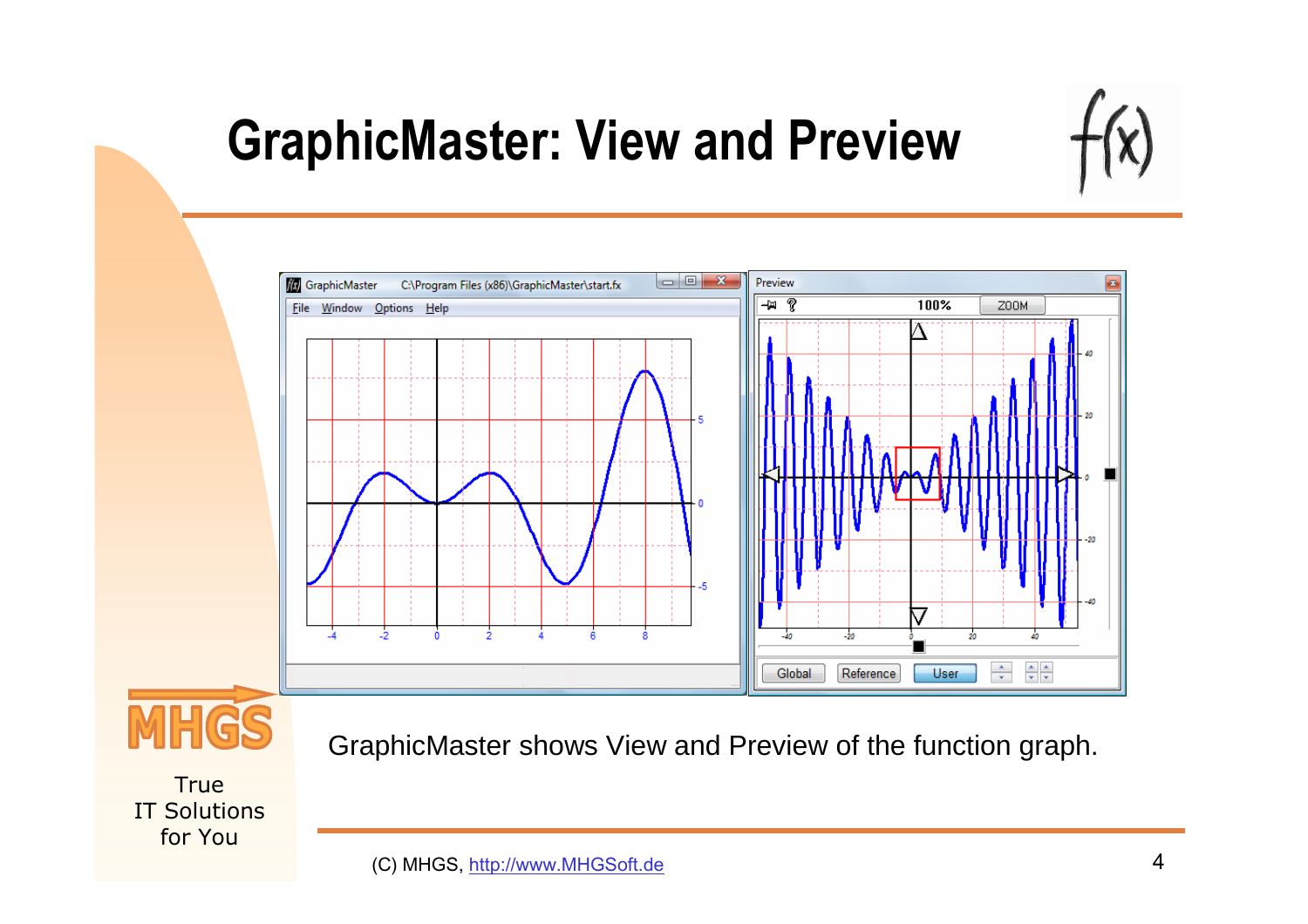

### **GraphicMaster: Different views**







Global View: scale to biggest function.

**CombicMactor Eugetians Winds** 

Reference View: scale to reference function.

User-defined View: scale to user input.



**True**  IT Solutionsfor You

| udhuruwasici i auruonis minuow |                           |                | $\sim$ |
|--------------------------------|---------------------------|----------------|--------|
| ∣⊯∣<br>Į.<br>F1[X]=SIN[X]/X    |                           |                |        |
| F1(X)=SIN(X)/X<br>F2[X]=X^3    | y(x)<br>$\overline{y(x)}$ | F1[X]<br>F2[X] |        |
| Redraw                         |                           |                |        |
| F1(X)=SIN(X)/X                 |                           |                | A      |
|                                |                           |                |        |

### **GraphicMaster** handles:

- Global View
- **Reference View**
- User-defined View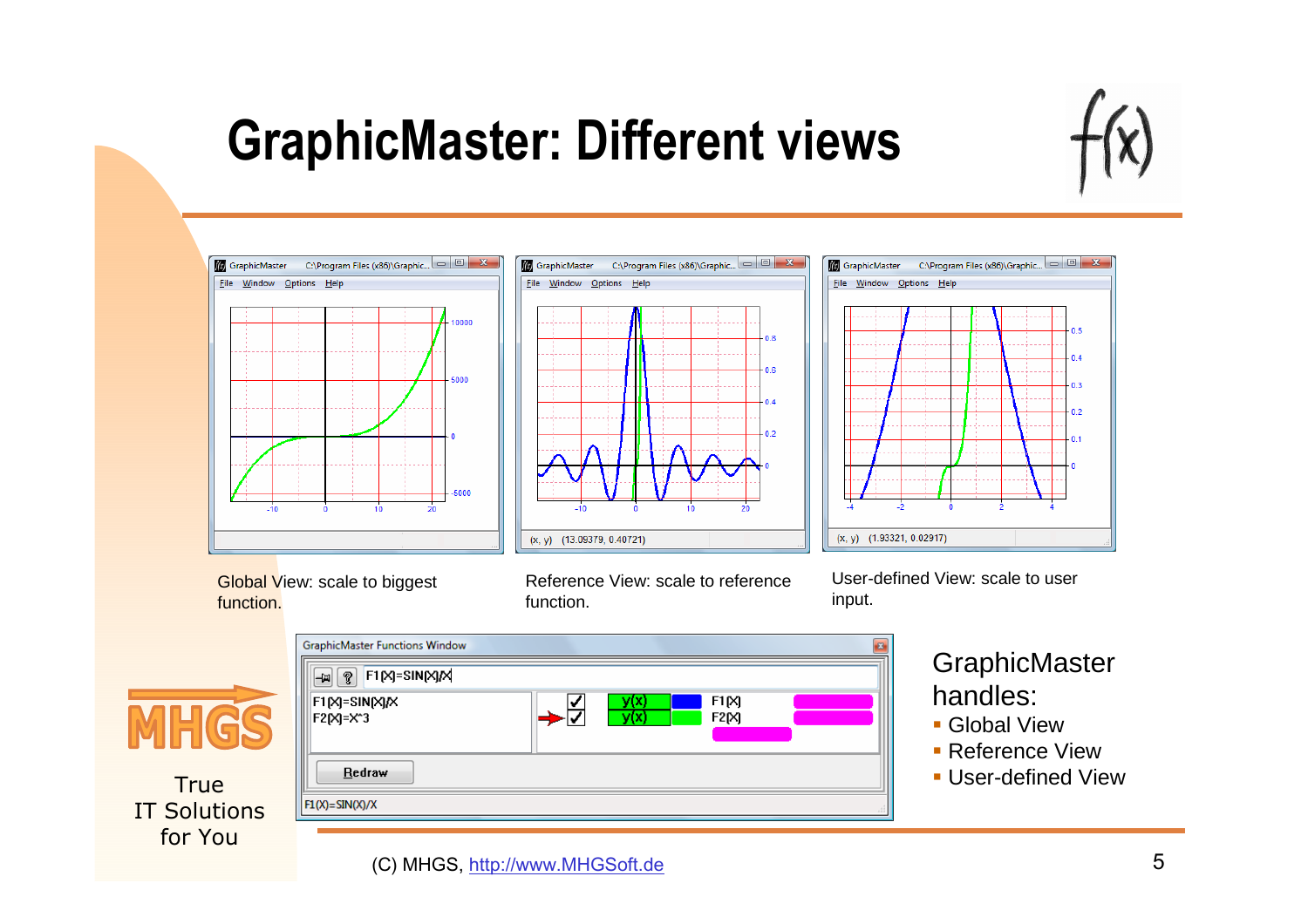### **GraphicMaster: Grid types**





(11 SEASOR 20 SEPA)

**GraphicMaster** supports any combination of linear, logarithmic, and decibel grids, as well as polar grids.

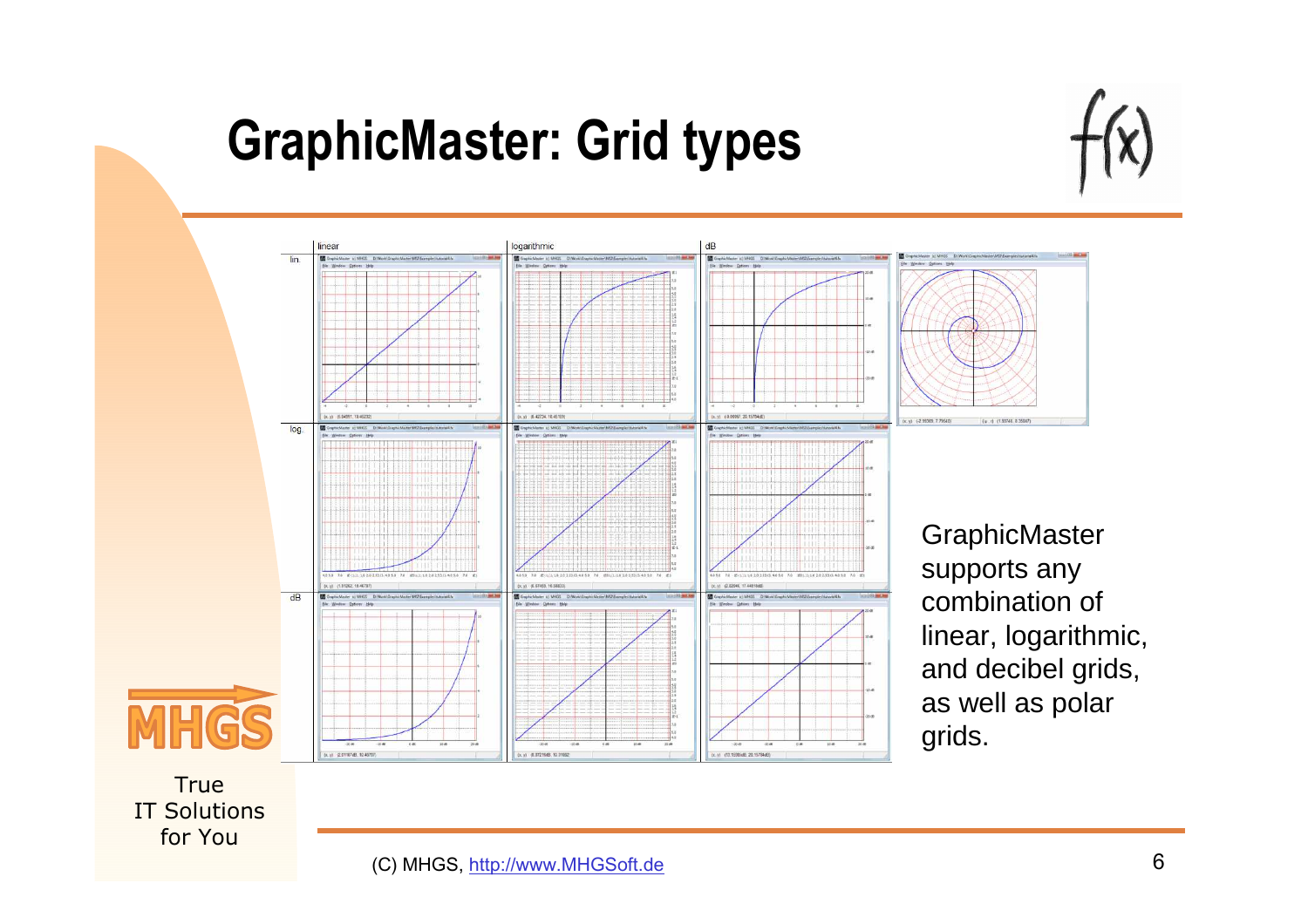### **GraphicMaster: Parametric functions**





**True**  IT Solutionsfor You

GraphicMaster displays Cartesian and polar parametric functions.

(C) MHGS, http://www.MHGSoft.de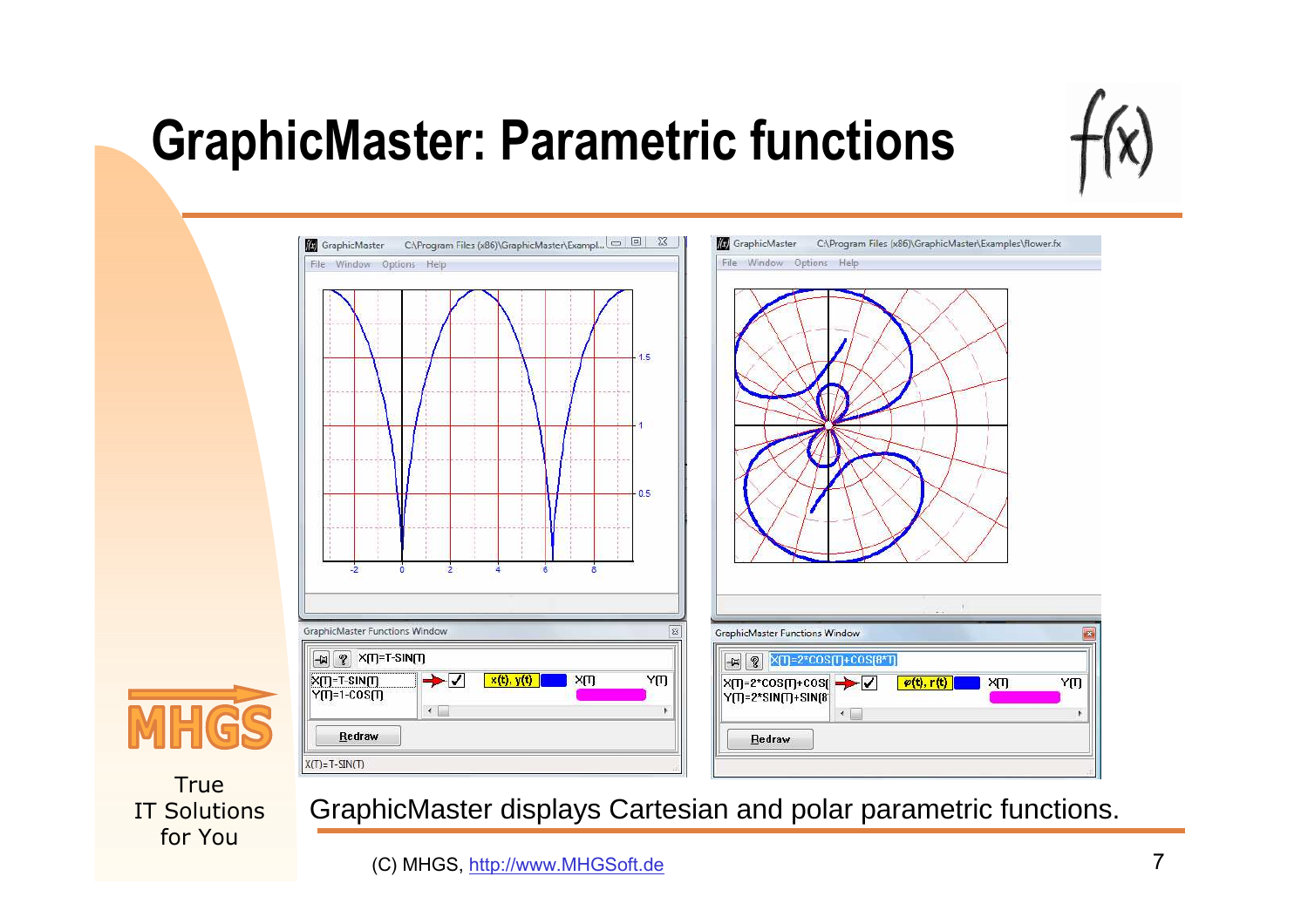### **GraphicMaster: Parameterfunctions**



Cancel **GraphicMaster** 

supports parameters, which can be modified in many ways. Functions with parameters can be animated.

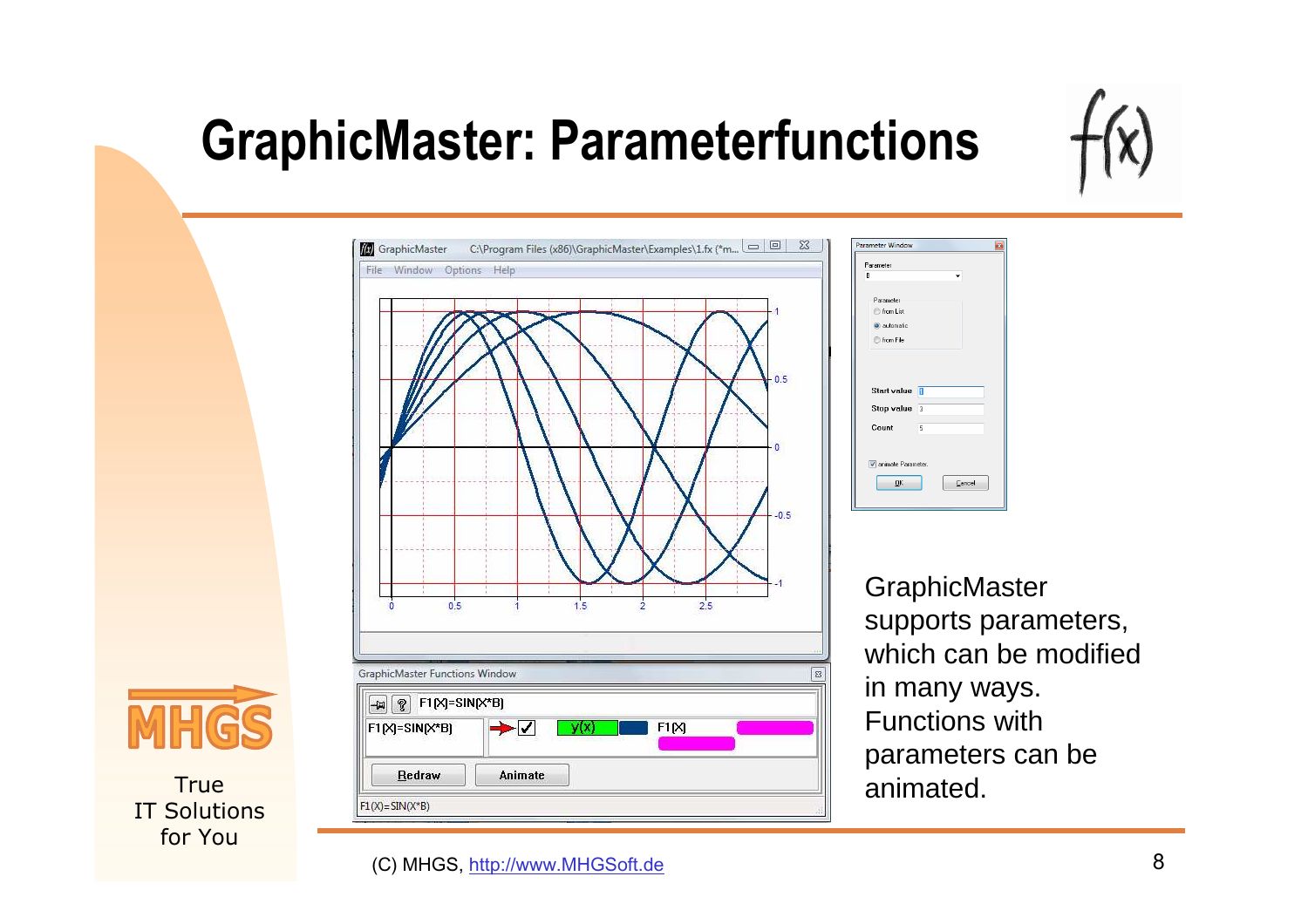## **GraphicMaster: Intrinsic functions, Operators, Constants**

**x** to the nower of



|                              | exp(x)                 |
|------------------------------|------------------------|
| Roots:                       | sqrt(x)                |
|                              | cbrt(x)                |
|                              | root(n;x)              |
| Logarithms:                  | ln(x)                  |
|                              | lg(x)                  |
|                              | lb(x)                  |
|                              | log(b; x)              |
| <b>Trigonometric</b>         | sin(x)                 |
| <b>Functions:</b>            | cos(x)                 |
|                              | tan(x)                 |
|                              | cot(x)                 |
|                              | sec(x)                 |
|                              | cosec(x)               |
| <b>Arc Functions:</b>        | arcsin(x)              |
|                              | arccos(x)              |
|                              | arctan(x)              |
|                              | atan2(y; x)            |
|                              | arccot(x)              |
| <b>Hyperbolic Functions:</b> | sinh(x)                |
|                              | cosh(x)                |
|                              | tanh(x)                |
|                              | coth(x)                |
| <b>Area Functions:</b>       | arsinh(x)              |
|                              | arcosh(x)              |
|                              | artanh(x)              |
|                              | arcoth(x)              |
| <b>Statistical Function:</b> | gauss(x)               |
|                              | erf(x)                 |
|                              | invert(x)              |
|                              | n over k               |
|                              | bino(n;k)              |
|                              | poisson(mu;n)          |
| <b>Random Numbers:</b>       | poicum(mu;n)<br>rnd(x) |
|                              | rand(a;b)              |
|                              | poirand(mu)            |
| <b>Bessel Functions:</b>     | J0(x)                  |
|                              | J1(x)                  |
|                              | J2(x)                  |
|                              | J3(x)                  |
|                              | J4(x)                  |
|                              | J5(x)                  |
|                              | J(n;x)                 |
| <b>Integral Functions:</b>   | Si(x)                  |
|                              | Ci(x)                  |
|                              | Ei(x)                  |
|                              | li(x)                  |
| <b>Gammafunction:</b>        | gamma(x)               |
| <b>Stepfunctions:</b>        | theta(x)               |
|                              | sgn(x)                 |
|                              | int(x)                 |
|                              | round(x)               |
|                              | ceil(x)                |
|                              | floor(x)               |
| <b>Absolute Values:</b>      | abs(x)                 |
| <b>Miscellaneous:</b>        | frac(x)                |
|                              | max(x,y)               |
|                              |                        |
|                              | min(x, y)              |
|                              | odd(n)<br>gcd(n;m)     |

 $lcm(n;m)$ 

 $if(c; x; y)$ 

**IF-Function** 

Powers:

 $s$ gr(x)

**True**  IT Solutionsfor You

square of x exponential of x squareroot of x cubic root of x n.th root of x log with base e of x log. with base 10 of x log. with base 2 of x common log. with base b of x sine of x cosine of x tangent of x cotangent of x secans of x cosecans of x arc sine of x arc cosine of x arc tangent of x arc tangent of y/x arc cotangent of x hyperbolic sine of x hyperbolic cosine of x hyperbolic tangent of x hyperbolic cotangent of x inverse hyperbolic sine of x inverse hyperboloc cosine of x inverse hyperbolic tangent of x inverse hyperbolic cotangent of x normal distribution of x error function of x inverse of error function of x binomial coefficient n over k Poisson distribution of n with average mu cumulated Poisson distribution up to n with average mu random number in [0,x] random number in [a.b] Poisson distributed random numbers with average mu Oth order of x 1st order of x 2nd order of x 3rd order of v 4th order of x 5th order of x n-th order of x sine integral of x cosine integral of x exponential integral of x logarithm integral of x gamma function of x  $= 1$  if  $x > 0$ . else  $= 0$  (AKA Heaviside function) signum function of x integer part of x x rounded to next integer value x rounded to higher integer value x rounded to lower integer value absolute |x| non-integer part of x maximum value of x and y minimum value of x and y  $= 1$  if n is odd  $= 0$  if n is even greatest common divisor of n and m least common multiple of n and m if condition c=1 (TRUE) then x, else y

| Auging.                                  | $x + y$              | aggs x and y                                  |                                 |  |  |
|------------------------------------------|----------------------|-----------------------------------------------|---------------------------------|--|--|
| Subtracting:                             | $X - Y$              | subtracts y from x                            |                                 |  |  |
| Multiplying:                             | $x * y$              | multiplies x and y                            |                                 |  |  |
| Dividina:                                | fac(n)<br>x/y        | factorial of n. n!<br>divides x through y     |                                 |  |  |
|                                          | n div m              |                                               |                                 |  |  |
|                                          | n/m                  | integer division                              |                                 |  |  |
|                                          | rez(x)               | reciprocal value of x                         |                                 |  |  |
|                                          | n mod m<br>$n \% m$  | integer modulo                                |                                 |  |  |
|                                          | modulo(x,y)          | rest of division x/v                          |                                 |  |  |
| <b>Bitwise and Logical</b><br>Operators: | a and b<br>$a$ & b   | bitwise logic AND                             |                                 |  |  |
|                                          | aorh<br>alb          | bitwise logic OR                              |                                 |  |  |
|                                          | $(a)$ xor $(b)$      | bitwise logic XOR                             |                                 |  |  |
|                                          | bnot(a)              | hitwise NOT                                   |                                 |  |  |
|                                          | not(a)<br>lэ         | logical NOT                                   |                                 |  |  |
|                                          | a shi b<br>$a \gg b$ | shifts a b bitpositions to the left           |                                 |  |  |
|                                          | a shr b<br>$a \gg b$ | shifts a b bitpositions to the right          |                                 |  |  |
| <b>Relational Operators:</b> $x = y$     |                      | =1 if x is equal to y. else =0                |                                 |  |  |
|                                          | x < y<br>$x = y$     | $=1$ if x is not equal to y, else $=0$        |                                 |  |  |
|                                          | $x \leq \equiv y$    | $=1$ if x is less or equal to y, else $=0$    |                                 |  |  |
|                                          | x < y                |                                               | =1 if x is less than y, else =0 |  |  |
|                                          | $x > \equiv y$       | $=1$ if x is greater or equal to y, else $=0$ |                                 |  |  |
|                                          | x > y                | =1 if x is greater than y, else =0            |                                 |  |  |
|                                          |                      | <b>Intrinsic mathematical Constants</b>       |                                 |  |  |
| PI                                       |                      | 3.1415                                        |                                 |  |  |
| F                                        |                      |                                               | $P = 27182$                     |  |  |
| Ċ                                        |                      |                                               | 0.577215  Euler's constant      |  |  |
| <b>TRUE</b>                              |                      | logical value 1.0                             |                                 |  |  |
| <b>FALSE</b>                             |                      |                                               | logical value 0.0               |  |  |
| <b>INFINITY</b>                          |                      |                                               | symbolical value for ∞          |  |  |
| <b>NEGINEINITY</b>                       |                      | symbolical value for - <sup>∞</sup>           |                                 |  |  |
| <b>NaN</b>                               |                      | Not a Number (aborts evaluation)              |                                 |  |  |

GraphicMaster's mathematical parser TFunctionParser supports many intrinsic functions, operators and constants.

http://www.MHGSoft.de/parser/funclist.shtm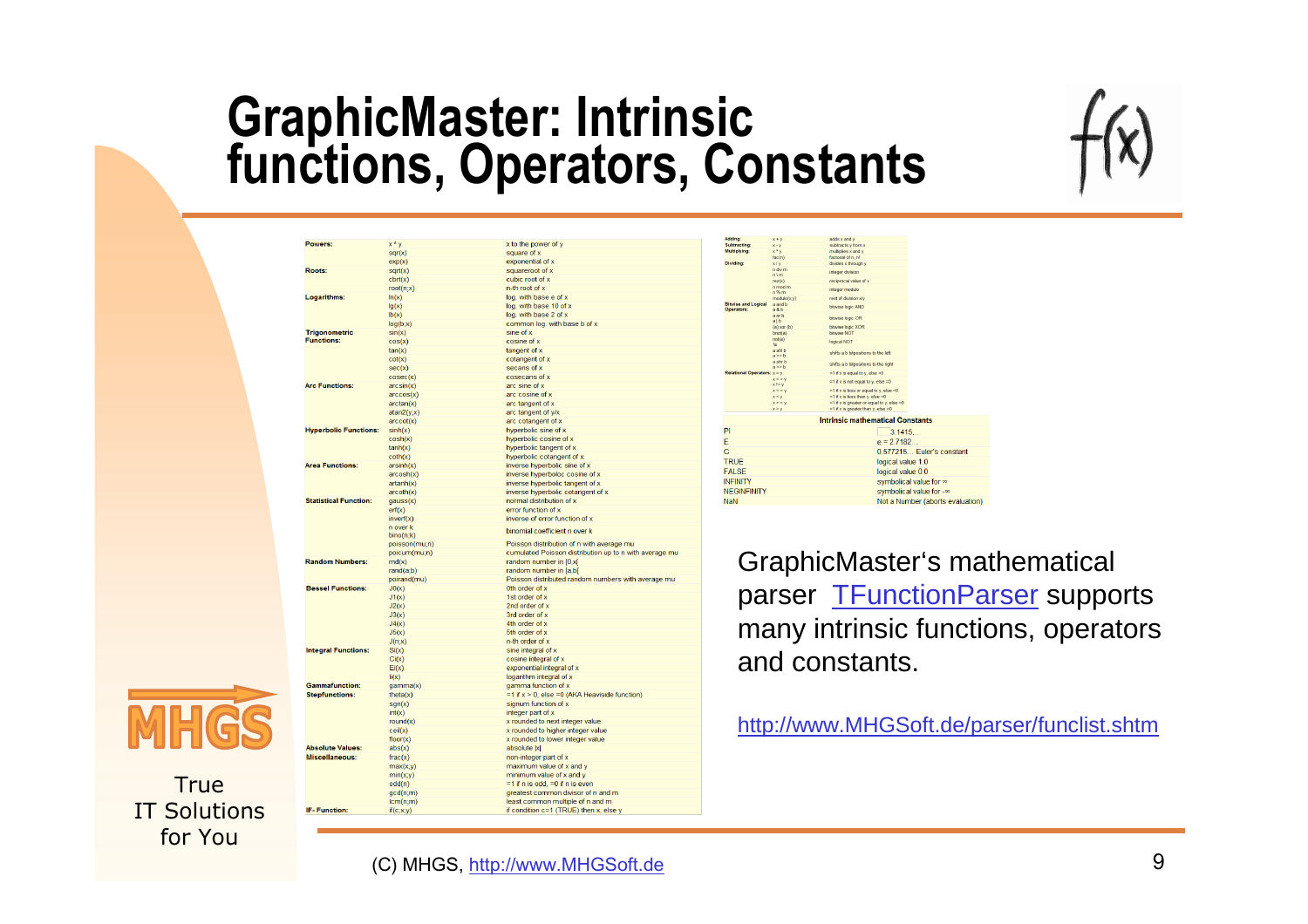

### **GraphicMaster: Special Functions**



**GraphicMaster** can calculate special functions, e. g. terms with conditions.